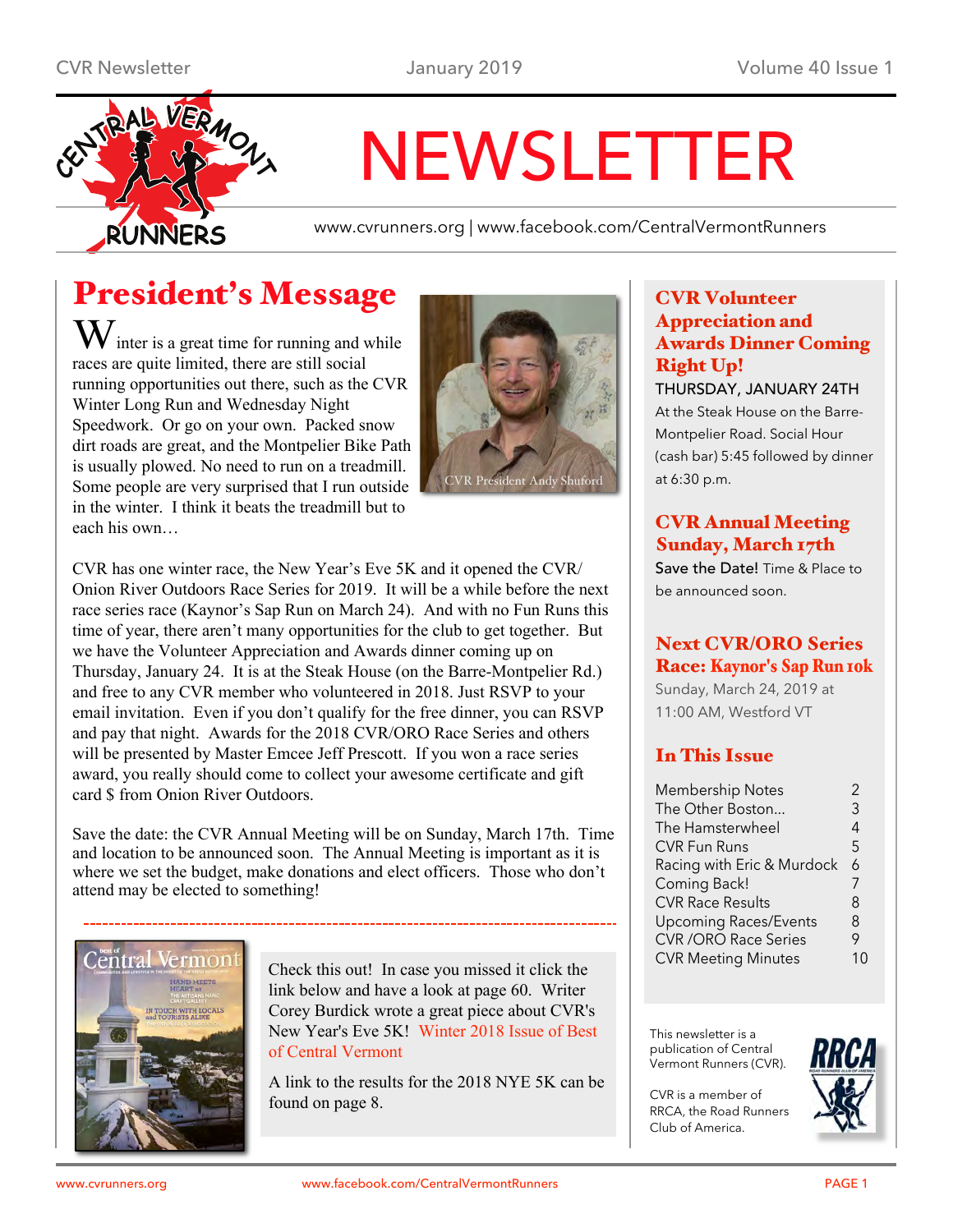NEW

# Membership Notes

At the turn of the year, there were almost 300 members of CVR. We are a large group! Together, we share our enthusiasm for running, get to know like-minded runners, and support CVR's many races. FEATURE!

Don't forget that the benefits of CVR membership also include 10% off running shoes at Lenny's Shoes & Apparel (Barre and Williston), and 15% off running shoes and running apparel at SkiRack (Burlington).

The membership year runs April-March, so we're into the quiet months as the year runs down. You can expect to see reminders about renewing your membership for 2019-20 in March. But doesn't it feel good to spend the winter getting ready for spring? You can renew any time by clicking here: [CVRunners](http://cvrunners.org/?page_id=11) [Web](http://cvrunners.org/?page_id=11) Site ("JOIN CVR"), where you can renew online or download a printable form that you can mail in.

New members October-December 2018: welcome to Bernard Bull, Michael Chartrand, Kristin Cantu, and Peter Luyckx, and Phyllis Tillinghast. See you out on the roads or trails!



Huge thanks go out to Allie Nerenberg, who stepped down as CVR Membership Coordinator after three years of amazing organizational work. In that time, she implemented a new database for the membership directory, kept

Allie Nerenberg

records up to date, and gave a friendly welcome to every new and returning member. She leaves the position (but not CVR!) with records and documentation in excellent shape. Thank you, Allie! We hope this gives you more time for running.

Stepping into Allie's shoes as Membership Coordinator is me, Graham Sherriff. I'm a Montpelier local, a marathon and ultra runner, and an occasional CVR race volunteer since joining the group in 2017. In my working life, I'm a librarian, so I'm enjoying keeping records accurate and organized.



Photo: Graham crossing the line at the Old Forge Marathon (NY) in 2017.



## Welcome Forrest!

My husband (Steven Airoldi) and I (Rebecca Harvey) are CVR members and welcomed our son, Forrest Marcel, on Nov 4! We already have our BOB stroller and can't wait to hit the roads with y'all again! Although Forrest has already completed several half-marathons and a jaunt up Mount Washington (in utero)!



Did you know... On April 10, 1896, Greek water-carrier [Spyridon](https://en.wikipedia.org/wiki/Spyridon_Louis) Louis won the first Olympic marathon in 2 hours 58 minutes and 50 seconds. The route between Marathon and Panathenaic Stadium was repeated when Athens hosted the 2004 Games.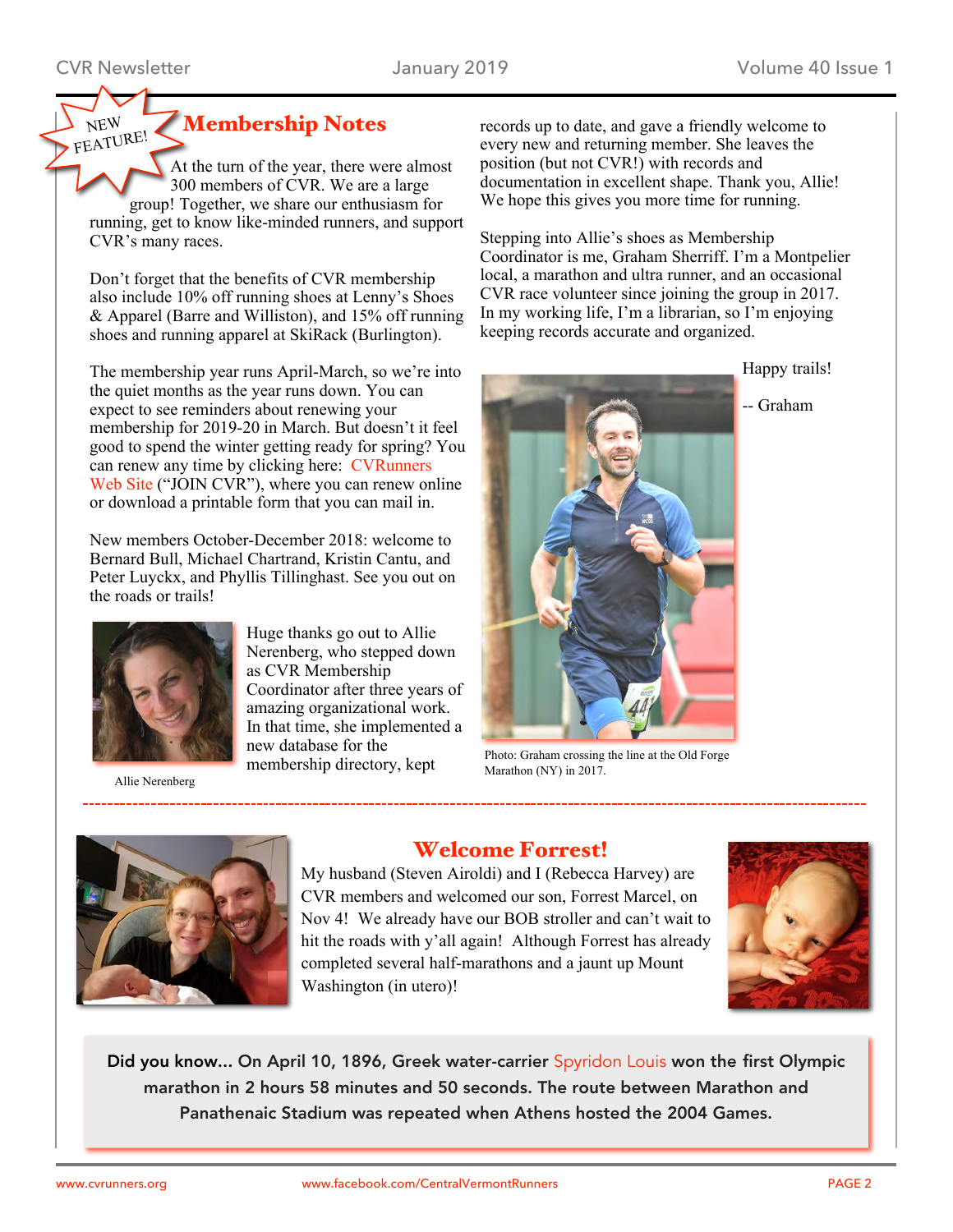## The Other Boston: The BAA's Distance Medley

Article and photo submitted by Nick Persampieri

Most of us are familiar with and many have run the Boston Marathon, put on each April by the Boston Athletic Association (BAA). In contrast, the BAA's annual Distance Medley series is beyond the radar of most Central Vermont Runners.

The series consists of a 5k held on the Saturday of Boston Marathon weekend in April, a 10k in late June, and a Half Marathon in early October. Overall and age group awards are presented for each race, and for the entire series based on cumulative time. Age group is determined based on age at the time of the Half Marathon. I participated in 2018, and, after a hiatus to run the Marathon in 2019, look forward to trying it again in 2020.

While lacking the fame of the Marathon, each of the three races are major races and draw an elite field. The current U.S. mens' and womens' records for 5k on the road were set in the 5k-Ben True 13:20 (2017); Molly Huddle 14:50 (2015). The 10k and Half Marathon have out and back type courses that allow views of the elite field during the races. Meb and Desi both ran the 10k.

The 5k and 10k start and finish on Boston Common and run through the streets of Back Bay. In contrast, the Half Marathon starts and ends in Franklin Park and runs through a series of parks on the city's outskirts known as the Emerald Necklace. The races are extremely well organized- bibs and instructions are mailed to participants, as are age group awards, there is a bag drop, and ample food, drink, refreshments, first aid etc. are available after each race.

While chilly temperatures and pouring rain made for a difficult Marathon in 2018, the weather two days earlier for the 5k could not have been better-brilliant sunshine, upper 40s and no wind. Having little experience in large races, I arrived in awe of the crowds massing on Boston Common for the start. I self seeded myself by the sign indicating my anticipated pace. This proved to be way too far back, and I felt like I was running an obstacle course much of the race. I adjusted my start strategy for the 10k and Half Marathon by looking at the prior years' results, estimating how many folks would likely finish ahead of me, and placing myself accordingly. This worked out much better and I ran both races unimpeded despite the size of the fields (there were over 8,000 in the 5k and 10k, and over 6,000 in the Half Marathon).



In the 10k I set out to achieve a long-held goal of breaking 40 minutes, but was thwarted by the need to stop and tie a shoe-lace in the second mile. I avoided any mistakes during the half marathon, handled the challenging downhill start relatively well, and enjoyed the finish on the track in White Stadium. Unfortunately, I didn't carry my ID and was denied access to the beer tent. Despite the rookie mistakes and despite failing to set any over 55 PRs, I ran three solid races and, as a 59 year old, placed third for the series among 55-59 year old men.

If you love visiting and running in Boston, and crave big races with elite fields and cheering crowds, the BAA Distance Medley may be for you. But be careful with the self-seeding, bring a photo ID, and tie your shoe laces securely.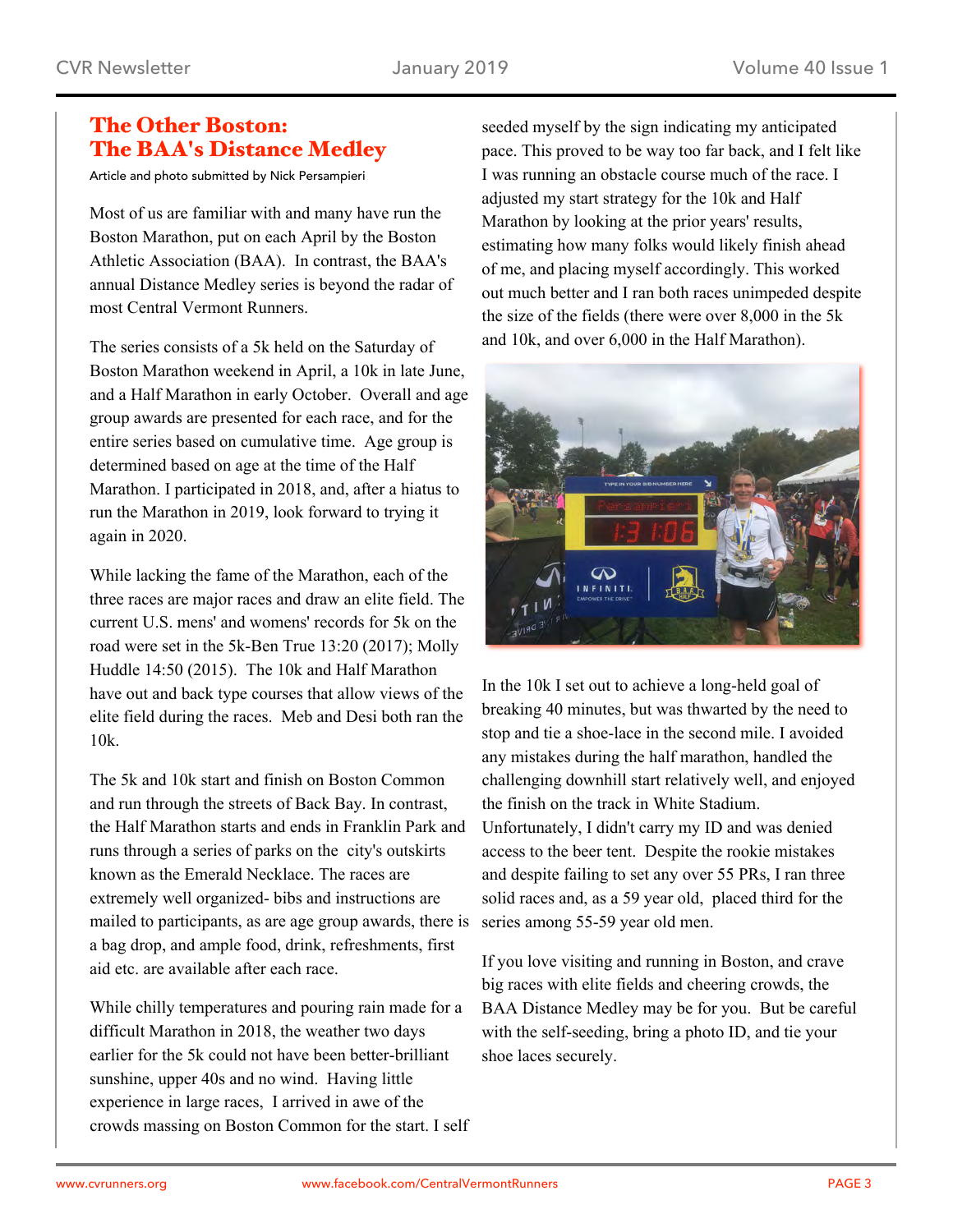## The Hamsterwheel

Article and photos submitted by Matthew Caldwell

Self-proclaimed as the "Dumbest Race in New Hampshire", The Hamsterwheel is a 6, 12, 24, or 30-hour endurance run at the Hillsborough County Fairgrounds in New Boston, NH. The course is pancake flat with only one minor uphill and consists of a 1.55-mile out and back along the Piscataquog River on the New Boston Rail Trail followed by a loop around the fairgrounds to round out mileage at 3.97 miles per loop. 2018 was the fourth year for the Hamsterwheel and they were adding a 30-hour option and buckles.

On Saturday, November 3, 2018, Kim and I are up early to pack the car and head to New Boston. We leave Randolph just after 5:00 a.m. for a 7:15 a.m. arrival at the fairgrounds. About 10 minutes before the race start, Kim and I found out that the aid tent next to ours was occupied

by none other than 14-time Western States 100 Champion Ann Trason.

At 9:00 a.m. the start horn goes off and everyone takes off towards the rail trail in their rain gear to start lap number 1. The rain continued for most of the daylight hours with the wind picking up later in the afternoon. During one lap, during the return trip to the fairgrounds along the rail trail, I came across a tree that had fallen across the trail in the time it had taken to get to the end and turn around. That was a nice obstacle for the next few laps until the RD (race director) could get an axe and saw to move it out of the way. Once the sun went down, the rain finally stopped and the wind died down allowing the cold chill to settle in for the night.

I ticked off the first 10 laps at a pretty consistent pace and my food intake was much better than all the other ultras I had participated in. Let me tell you, if you like to eat, there is no better race than the Hamsterwheel. If you go hungry at Hamsterwheel, you are doing something wrong

as there is a never-ending supply of hot food always being served.

A little after midnight Kim decided to get some shuteye and retreated to the tent. I kept doing my laps. Once 2:00 a.m. came about I looked at my watch and it said 1:00 a.m., I instantly thought I was having a bad case of ultra brain before I remembered that Hamsterwheel always occurs on Daylight Savings Time. At about 4:30 a.m. my lap times were getting longer, the cold was taking over my body, and the self-doubt was really starting to creep into my brain. I woke Kim up and told her I didn't know if I could continue. I sat around having a pity party until

Kim threw on her shoes and told me we weren't going home without my buckle. So at 5:00 a.m. she dragged me back onto the trail to tick off the last 28 miles.

Kim pulled me along and made sure I kept hitting the times I needed in order to make the 100-mile mark in the 30-

hour limit. I had wasted enough time during my pity party that I couldn't take a prolonged break from 5:00 a.m. until the 30-hour cut off time at 2:00 p.m. There were a couple more low points during the last 28 miles but Kim made sure I kept moving forward and 29 hours, 42 minutes, and 56 seconds after the start horn went off I crossed the line finishing my 25<sup>th</sup> lap and finally hitting the 100-mile mark. Now I am the proud owner of a Hamsterwheel buckle consisting of a red-eyed hamster. I highly recommend the Hamsterwheel to anyone that wants to give a timed event a try. They even offer a relay option for teams.

The almost 30 hours I spent on the Hamsterwheel in November taught me a lot of great lessons that will help me out as I make my second attempt at the Vermont 100 Endurance Run this summer. This summer I have joined Team Run 2 Empower to fundraise for Vermont Adaptive Ski and Sports to help people with disabilities experience outdoor activities. If you would like to donate to my fundraising campaign, please visit Support [Matthew](http://www.pledgereg.com/2895/matthewcaldwell) Caldwell & VT [Adaptive](http://www.pledgereg.com/2895/matthewcaldwell) Sports.



\*Last Photo: Mindy Randall Photography

Now I am the proud owner of a Hamsterwheel buckle consisting of a red-eyed hamster.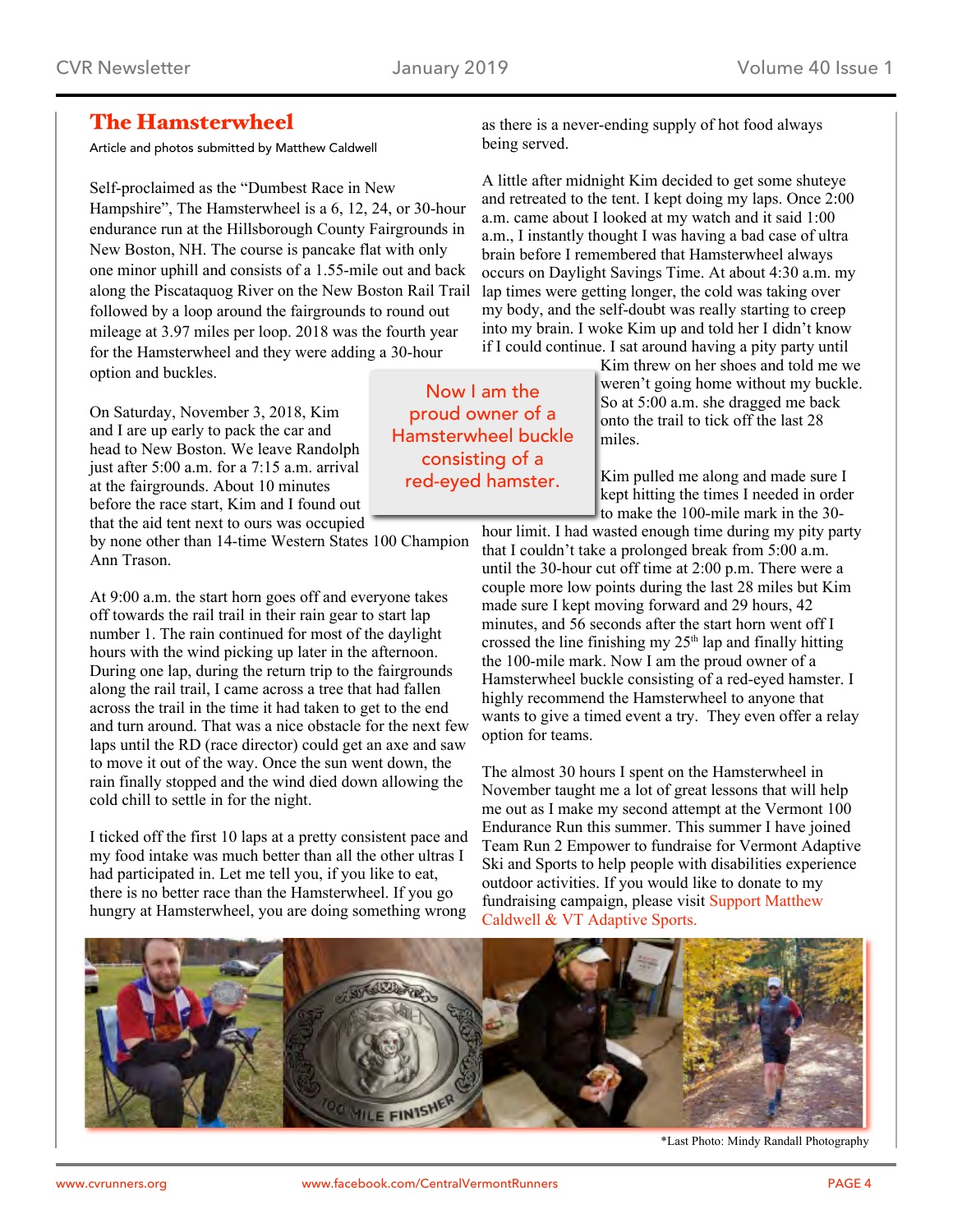ULY 5 RESULTS

## CVR Fun Runs

Article submitted by Andy Shuford and Old-time Results courtesy Bob Murphy

As we are in the dead of winter, Fun Runs are something to look forward to! For a refresher, here is what the CVR website says about them:

*Central Vermont Runners spring-summer-fall fun runs are held every Tuesday evening, from early May through late October. Distances are on an outand-back course of 1, 2, 4 and 6 miles. Runners and walkers are welcome. Children are encouraged to do the 1-mile run, as long as they are accompanied on the run by a responsible adult.*

*When: Tuesday evening fun runs start at 5:30 pm sharp.*

*Fun Runs are generally timed by CVR volunteers, but we cannot guarantee that every Fun Run will be timed. Results of these timed fun runs are usually posted in The World, a free local newspaper.*

*Where: Unless otherwise noted, fun runs begin and end at the Montpelier Recreation Path parking lot behind the State of VT Dept. of Labor Building (and adjacent to the Montpelier H.S. track) off Green Mountain Drive in Montpelier, VT.*

#### The 2018 Fun Run Season

The last Fun Run of 2018 was October 23. We celebrated by going to Julio's Cantina afterwards. And that was how we started, on May 1, with a Julio's dinner. The idea was to go out after Fun Run once a month. We did that in June and July but somehow missed August and September.

Fun Runs are held rain or shine. Darragh Ellerson is the Fun Run timer and has been timing them for many years. She is incredibly dedicated to the Fun Runs and will be out there in the rain to time (although she does have the car to wait in). She has timing sheets broken down by age group and run distance. Note that her distances are 1, 2, 4 or 6 miles only: if you run 3 or 5 miles then no time!

The turnaround point for the Fun Run is a topic of great discussion. For one mile, there used to be a mark on the path near Peace Park but now it is vague. The two mile turnaround is the small "1" sign near the RR tracks. Four mile turns around after the driveway (at the road sign) of the last house before you get to Three Mile Bridge (how do you know it is the last house?). And the six mile turns around at the corner of the Quonset-hut like barn after Jones Brook Rd. (not everyone knows what a [Quonset](https://www.google.com/imgres?imgurl=https%3A%2F%2Fwww.metalgaragekits.com%2Fimages%2Ftype-storage-arch.jpg&imgrefurl=https%3A%2F%2Fwww.metalgaragekits.com%2Fquonset-huts&docid=Fq41K2vpmnjTFM&tbnid=JQ3hvWOSThDoMM%3A&vet=10ahUKEwijhvqyyO3fAhUxm-AKHbrQDCEQMwirASgIMAg..i&w=291&h=194&bih=647&biw=1240&q=quonset%20hut&ved=0ahUKEwijhvqyyO3fAhUxm-AKHbrQDCEQMwirASgIMAg&iact=mrc&uact=8) hut looks like). This is all confusing to new Fun Runners but it is part of the experience and everyone is helpful with new runners who don't know the course.

Fun Run attendance varies from just a few on particularly nasty days to over forty when the XC runners show up. Attendance really peaks in the summer with the U-32 cross country runners who bring a big crowd and add lots of energy, particularly compared to us old folks. My goal with running the four mile is not to be passed by one the U-32 six milers, but often I fail at that.

The best thing about Fun Run is it can be like a race if you want, or it can be purely a social run. Timing the run and publishing results

in The World gives it a race-like character. That is why the run has been timed since it began. Back in the day, there were not many races and not everyone had a running watch. Hard to believe nowadays with Garmins and Strava. The Timex Ironman debuted in 1986 and after that runners could at least time themselves.

> Here is a history of Fun Runs as provided by Bob Murphy:

*Fun runs in Montpelier were begun about 1975 by Montpelier High School science teacher John Naess. Warren Kitzmiller of Onion River Sports took over organizing the runs about 1977. Because there were few running races available at that time, fun runs grew to be enormously popular. At their height, over 130 runners would assemble on a weekly basis at the Liquor Control Warehouse on Green Mountain Drive to compete at the 2 or 6 mile*

*distance. The runs were often very competitive, and provided a racing opportunity for those who wanted it, and a social run for those who preferred that. Warren would collect a small voluntary fee each week*

*from participants, and the money was used to provide trophies to all at the end of each season, as well as a midsummer picnic which was well-attended.*

To say they were competitive is an understatement. As can be seen from the 1983 published results I included here, the times are quite fast. And 2 mile seems to very popular. Probably because two miles flat out is pretty good speedwork.



| <b>FUN RUN</b>                                                                                                                                                                                                                                                                                                                                                                                                                                                                                                                                                                                             |                                                                                                                                                                                                                                                                                                                                                                                                                                                                                                                                     |                                                                                                                                                                                                                                                     |
|------------------------------------------------------------------------------------------------------------------------------------------------------------------------------------------------------------------------------------------------------------------------------------------------------------------------------------------------------------------------------------------------------------------------------------------------------------------------------------------------------------------------------------------------------------------------------------------------------------|-------------------------------------------------------------------------------------------------------------------------------------------------------------------------------------------------------------------------------------------------------------------------------------------------------------------------------------------------------------------------------------------------------------------------------------------------------------------------------------------------------------------------------------|-----------------------------------------------------------------------------------------------------------------------------------------------------------------------------------------------------------------------------------------------------|
| <b>JULY 19 RESULTS</b><br><b>Two Miles</b><br>Female 0-13: W Howe 21:01. 14-<br>29: M Bachman 17:28. C Poulin<br>18:05. H White 18:55. C Gidney<br>19:46, 30-39: S Christiansen 13:52.<br>M Slater 16:42, R Blow 16:44, C Ja-<br>cobs 18:25, M Buttitta 21:57, 40-49:<br>R Nuguist 16:52, 50-59; J Peterson<br>22:26. 60-69: V Bryan 22:26.<br>Male 0-13: S Owen 13:32, L Mur-<br>ray 14:29, G Tosi 14:38, J Joerres<br>17:15. N Sessions 17:31. S Young<br>18:03. B Sessions 18:48. P Ses-<br>sions 25:26. 14-29: S Gardner 10:01,<br>S Tosi 11:12, R Coyne 12:03, C<br>Shepard 13:10, T Bachman 13:37, M | Codling 13:39, M Marinetti 18:20.<br>30-39; G Hass 14:08, B Howe 21:01.<br>40-49: J McEntyre 12:15, P Ohman<br>17:42. A Poulin 18:11, 60-69: D<br>Morse 14:31.<br><b>Four Miles</b><br>Female 14-29: C Schamaun<br>31:00, A DesMeules 32:12, S Betz<br>35:39. T Thaver 35:39. 30-39: N Joer-<br>res 33:52, S Davis 34:47.<br>Male 14-29: P Carlson 24:52, A<br>Brewer 27:30, M Gardner 27:32, A<br>Burdett 27:43, A Roberge 30-57. 30-<br>39: D Henrickson 26:31. 40-49: C<br>Martin 25:15, G Rice 29:35. 50-59: D<br>Kelley 38:45. | <b>Six Miles</b><br>Female 30-39: M Corrigan 45:06.<br>Male 14-29: T Noonan 36:53. G<br>Adams 39:20, J Blatchford 43:28.<br>30-39: T Potter 37:37, L Murray<br>38:58. C Lovell 45:06. 40-49: J Mal-<br>lery 44:56, R Cranse 49:17, N Baker<br>49:33 |

Fun Runs used to start at the Liquor Control warehouse because that is where the bike path started. The current path from Bailey Ave. going around the school's fields was built later.

**The first official Fun Run for 2019 will be May 7.** Interesting fact: this is the latest date that the Fun Run can start and last year (May 1) was the earliest. But "unofficial" Fun Runs start after the time changes (March 12) for anyone who shows up. But no timing.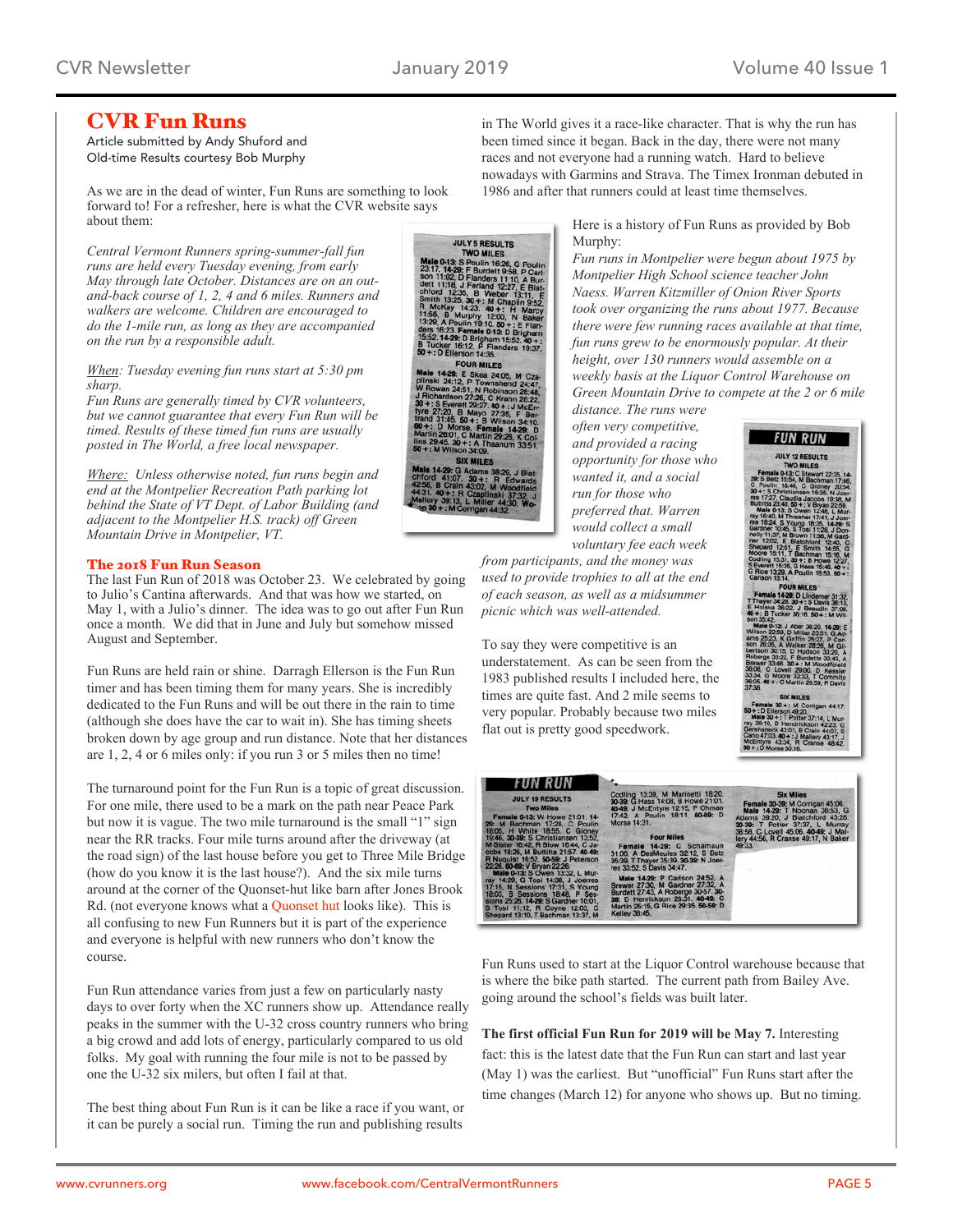## Racing with Eric Morse and His Running Buddy Murdock

Murdock, probably CVR's smallest member, wrapped up another racing season with me this fall. He's the 8-

time champ of the Mutt Strut and we participated in 18 races together throughout the year. All the races were dog/human team competitions and we traveled from Maine to Pennsylvania. We're both getting a little old to keep ahead of everyone, but we managed 15 wins out of the 18 starts. Our daily runs of seven miles in Hubbard Park added up to over 2,500 miles of running together that keeps him in shape.

Our best race was in Scranton, PA in September where we ran 17:50

over a 5k course. Another runner without a dog took a big lead but missed a turn, allowing us to go by. He caught back up near the end, but we out sprinted him at the finish. He was very angry and let everyone know what had happened, and then proceeded to berate everyone who put on the race. I think his pride was hurt by losing to a small dog.



It can be quite an adventure traveling with a dog. The car gets awful small and boring for a dog sometimes. Finding a hotel near a race that takes dogs can be a challenge too, but we've always managed to find one. We have to take all our food and in eat the hotel room

> the day before the race because he can't be left in the car or hotel alone. Even with all the obstacles in the way, it's worth it traveling and racing with your buddy. After 8 years of races, he know exactly what a race is and what we're there to do.

> Vermont had a surprising number of races throughout the year. The Mutt Strutt, Chittenden County Humane Society's Doggy Fun Run, Chase Away K-9 Cancer 5k, Canicross 5k at Catamount Center, Essex Dog Jog and Muddy's Buddy's 5k in Shelburne.

Some of the events in cities like Boston and New Bedford, MA draw hundreds of dogs and runners. Anyone interested in running a race with their dog, go to the Mutt Strut in April in Waterbury. It's a small and low-key event compared to some, but very well organized and great fun.

- Sincerely, Eric Morse & Murdock

## WANTED! BARRE TOWN SPRING RUN RACE DIRECTOR

. . .

. . .

**COMPANY** 

Do you live in the Barre area? Would you like to dip your toe into the glorius world of Race Directing? The Barre Town Spring Run is a great race for a first-time (or seasoned) Race Director! The timing and course are already in place and Barre Town is glad to host the Central Vermont Runners at their track/recreation fields and path. The race is scheduled for May 18, 2019 and proceeds benefit the Barre Town Recreation Department.

Interested people should contact: **Andy [Shuford](mailto:andy.cvr@myfairpoint.net?subject=Barre%20Town%20Race%20Director)**

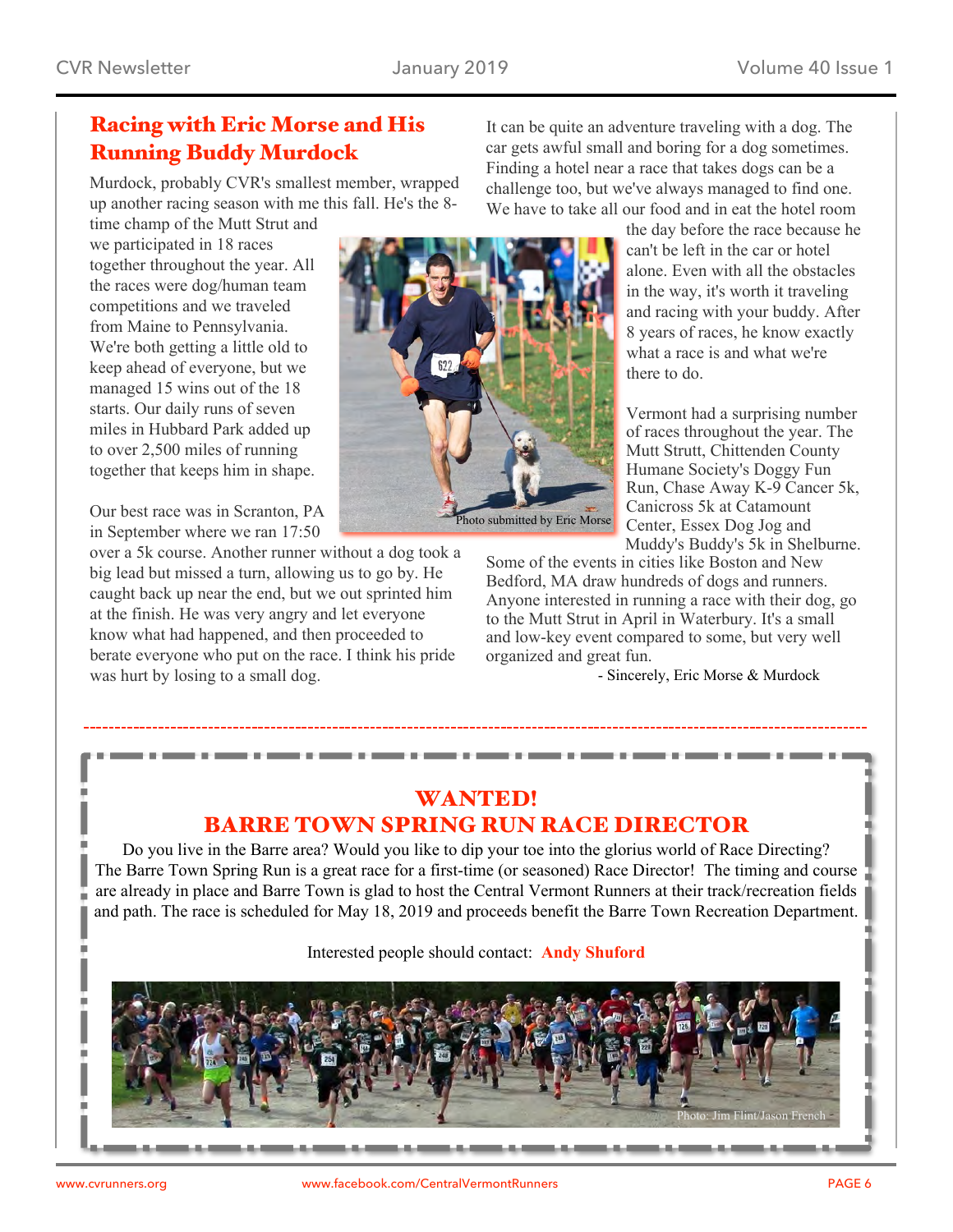## COMING BACK!

#### Article submitted by Donna Smyers

OK, we've all been there: sidelined from running due to injury. If you haven't been there, I expect you will be at some point. Or you are lucky, smart, or as I call it "bio-mechanically gifted." If you run much, it is kind of like death, taxes and icy roads in Vermont winters—we hate it, but it happens. Since several of my running buddies and I were recently out of commission, we are now trying to get in shape for next season without a setback. Nothing is worse than taking a month or more off of running, then getting re-injured, and having to go through all that time off **General instructions:** again, right?

Over the years, I came up with a program that usually lets people come back without re-injury. I cannot count how many friends (& CVR members) and clients I have put on this program. It isn't foolproof or guaranteed, but I'll explain why I think it makes sense. The first thing to realize is that ligaments

and tendons and bones take about 6 weeks to remodel significantly. So if you stop running for 5 or 6 weeks (or more), things have started to remodel weaker than they were and it may take 5-6 weeks of controlled stress to restrengthen them. You may feel strong enough to come back fast, but about 6 weeks of gradual training allows the

connective tissue to be ready to tolerate running again. The problem people have is that ligaments and tendons usually don't tell you they are tired or weak until it is too late. So the point is to give the tissues a little stress to remodel stronger, but don't break anything down more than it can recover before the next run. It's also important to note that I am not just talking about a setback from the original injury. If you stopped running for long, everything is susceptible to "too much too soon" during your come back, not just your original injury.

I have used this program with some tweaks (I started even slower) myself. It brought me back from six months off of running due to osteitis pubis in 2007, then from three months off after a quad tendon rupture in 2013. Now it is 2019 and I am coming back from a month off to try and heal tendinitis in the other quad. I guess I'm on the 6-year plan, but at least up until now, I haven't had a major setback during my recovery. The amazing thing is that although the first couple of weeks feel kind of silly (do I really need to put on running shoes to run one minute, eight times?), by week three or four you can actually get your HR up and feel like you've been running. Also, if you aren't quite ready to run, you can start with a week zero or one

If you run much, it is kind of like death, taxes and icy roads in Vermont winters —we hate it, but it happens.

and be ready for more by the next week, so you are still recovering and healing while starting to train. My first episode each week often feels a little iffy, but by the third episode of the same workout it usually is no problem and I'm ready for next week. So without additional ado, here's the plan:

#### **Before starting the plan:**

- You should be walking 30 minutes pain free at least 3x/week.
- You should be able to perform calf raises, mini squats, and small hops almost equally on each leg without pain.

- Mild discomfort is OK, but no limping because of pain.
- Start each walk/run session with a 5 minute walk, end with 3-5 minute walk (this gives you a total of  $\sim$ 30 min workout each time). More walking or cross training is fine if pain free.
- Stretch and ice after the run as needed.
- Run every other day or 3 days/week. Do other activities on the off days (stretch, strength, cross train).
	- •*Absolutely no speed work or testing your speed until after one month of pain free running.*

#### **The Schedule:**

- Week 1: [Run 1 minute, Walk 2 minutes] repeat 8 times
- Week 2: [Run 2 minutes, Walk 2 minutes] repeat 5 times
- Week 3: [Run 4 minutes, Walk 2 minutes] repeat 3 times, 4 times on the last session of the week
- Week 4: [Run 6 minutes, Walk 2 minutes] repeat 3 times
- Week 5: [Run 8 minutes, Walk 2 minutes] repeat 3 times
- Week 6: 20-30 minute run
- Week 7-10: 30-45 minute run
- After that you can add one run/week, increase distance by  $10\%$  total, or 20% on one run/week, or add a  $4<sup>th</sup>$  run/week.

#### **A few variations that I do or assign:**

- Start with week 0: [Run 30 sec, Walk 2 min] repeat 10 times.
- If you run every other day you can count 6 days as a week.
- If you feel vulnerable, do each week twice before progressing.
- If you had a short break from injury, do 4 day weeks, so each workout is performed 2x before progressing.

I hope you never need this plan, but give it a try if you tend to get re-injured when you are on the comeback trail. I'm currently on week 4 and hoping for no setbacks by week 10!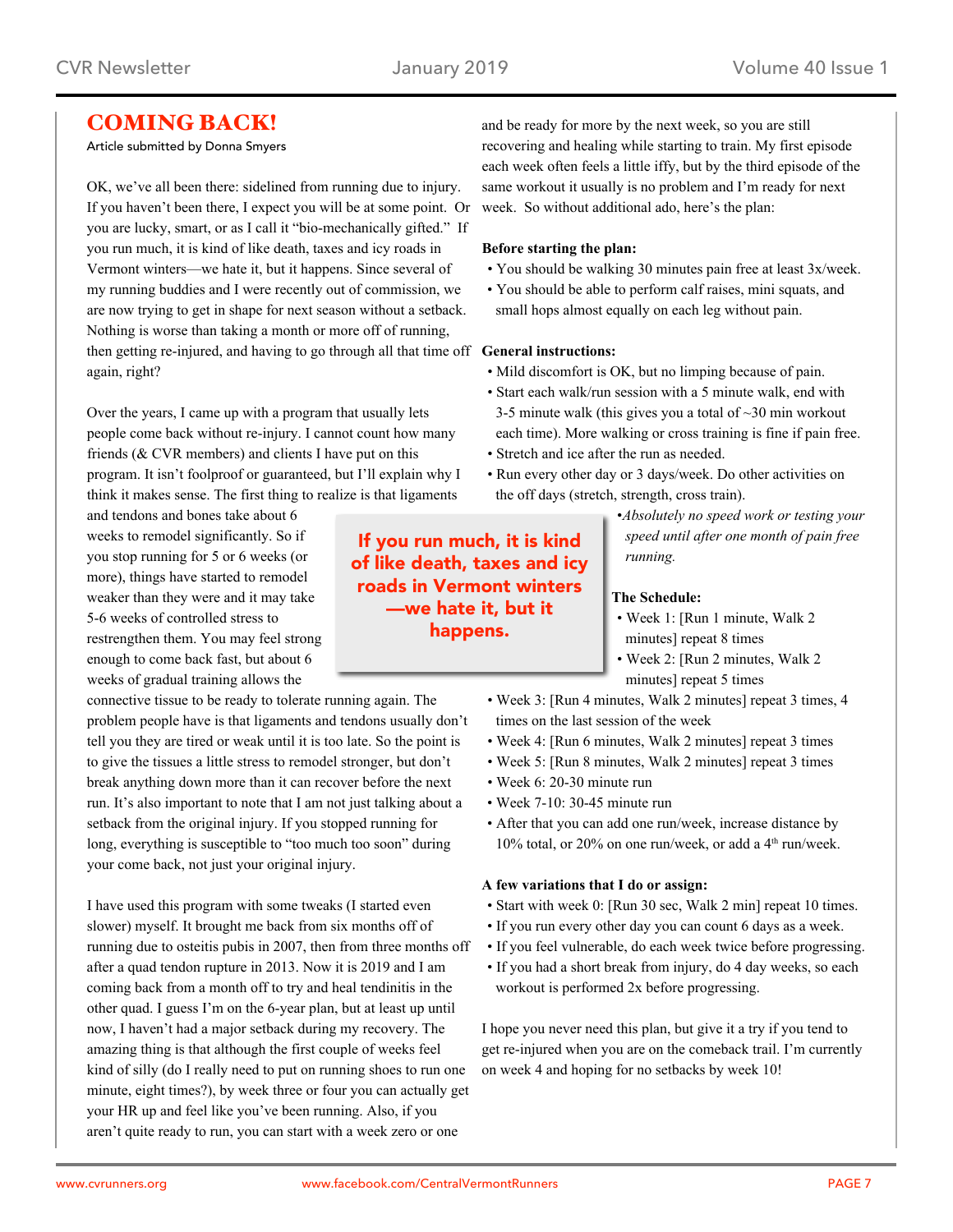## Results: Fallen Leaves Race Series

November 3, 10, & 17, 2018 Montpelier High School



Proceeds Benefit the Montpelier Food Pantry

#### Fallen [Leaves](http://cvrunners.org/wp-content/uploads/2018/11/fallen_leaves_2018_one.pdf) Race Series # 1 complete results of all 74 [finishers.](http://cvrunners.org/wp-content/uploads/2018/11/fallen_leaves_2018_one.pdf)

Overall Female Winner: *Camille Bolduc 20:12*

Overall Male Winner: *Riley Shepherd 16:58*

#### Fallen [Leaves](http://cvrunners.org/wp-content/uploads/2018/11/fallen_leaves_2018_two.pdf) Race Series # 2 complete results of all 35 [finishers.](http://cvrunners.org/wp-content/uploads/2018/11/fallen_leaves_2018_two.pdf)

Overall Female Winner: *Richarda Ericson 21:12*

Overall Male Winner: *Maxfield English 17:52*

#### Fallen [Leaves](http://cvrunners.org/wp-content/uploads/2018/11/fallen_leaves_2018_three.pdf) Race Series # 3 complete results of all 19 [finishers.](http://cvrunners.org/wp-content/uploads/2018/11/fallen_leaves_2018_three.pdf)

Overall Female Winner: *Dot Martin 22:05*

Overall Male Winner: *Maxfield English 18:26*

## Results: New Year's Eve 5K

2019 CVR/Onion River Outdoors Race Series Montpelier, VT 12/31//2018

> Overall Female Winner: *Gabrielle Jennings 19:09*

Overall Male Winner: *Bryce Murdick 17:44*

#### **[Complete](http://cvrunners.org/wp-content/uploads/2019/01/nye5k_combined_2018.pdf) results of all 142 finishers.**

Two age group record fell on New Years Eve and these went to prior record holders who are both building a dynasty at this race. **Norm Larsen** broke the Men's 60-69 record which he now holds along with the Men's 50-59 AG record. But **Patty Foltz** tops that, breaking the Female 70-79 AG record at this year's race (by over 5 minutes!) which adds to her Female 50-59 and Female 60-69 records.

## Upcoming Races and Events

Ongoing: Winter Long Runs! Check your email weekly for location details.

- –>January 26, **[Winter](https://cvrunners.us3.list-manage.com/track/click?u=55198a0a90bc31227a733f573&id=434f34ef99&e=18c790acc9) Wild Series,**Cranmore Mtn. (NH), 7am
- –>January 27, **[Winter](https://cvrunners.us3.list-manage.com/track/click?u=55198a0a90bc31227a733f573&id=529fd9e834&e=18c790acc9) Wild Series,** Black Mtn. (NH), 7am
- –>January 27, **[Boston](https://cvrunners.us3.list-manage.com/track/click?u=55198a0a90bc31227a733f573&id=c58f076e10&e=18c790acc9) Prep 16 Miler and 5 Mile,** Derry NH, 10am
- –>February 16, **[Cupid](https://cvrunners.us3.list-manage.com/track/click?u=55198a0a90bc31227a733f573&id=9efbaa9586&e=18c790acc9) 5K,** Shelburne, 10am
- –>February 23, **Peak Snow Devil [Snowshoe](https://cvrunners.us3.list-manage.com/track/click?u=55198a0a90bc31227a733f573&id=5abe58dea7&e=18c790acc9) Races,** 100 mile, 26.2, 13.1, 10k, Pittsfield.
- –>March 3, **Stu's 30K Road [Race,](https://cvrunners.us3.list-manage.com/track/click?u=55198a0a90bc31227a733f573&id=cca1b52adf&e=18c790acc9)** Clinton, MA, 11am
- –>March 9, **[Sugarhouse](https://cvrunners.us3.list-manage.com/track/click?u=55198a0a90bc31227a733f573&id=c75593e601&e=18c790acc9) Snowshoe 5K**, Shelburne, 9am
- –>March 16, **[Leprechaun](https://cvrunners.us3.list-manage.com/track/click?u=55198a0a90bc31227a733f573&id=c612e88d5b&e=18c790acc9) Dash 5k and 10k,** Shelburne, 9am
- –>March 16, **[Shamrock](https://cvrunners.us3.list-manage.com/track/click?u=55198a0a90bc31227a733f573&id=6350675a93&e=18c790acc9) Shuffle 5k**, Lebanon NH, 9am
- –\*March 24, **[Kaynor's](https://cvrunners.us3.list-manage.com/track/click?u=55198a0a90bc31227a733f573&id=df094ee866&e=18c790acc9) Sap Run**, 10K, Westford School, 11am
- \* = 2019 CVR/ORO Race Series

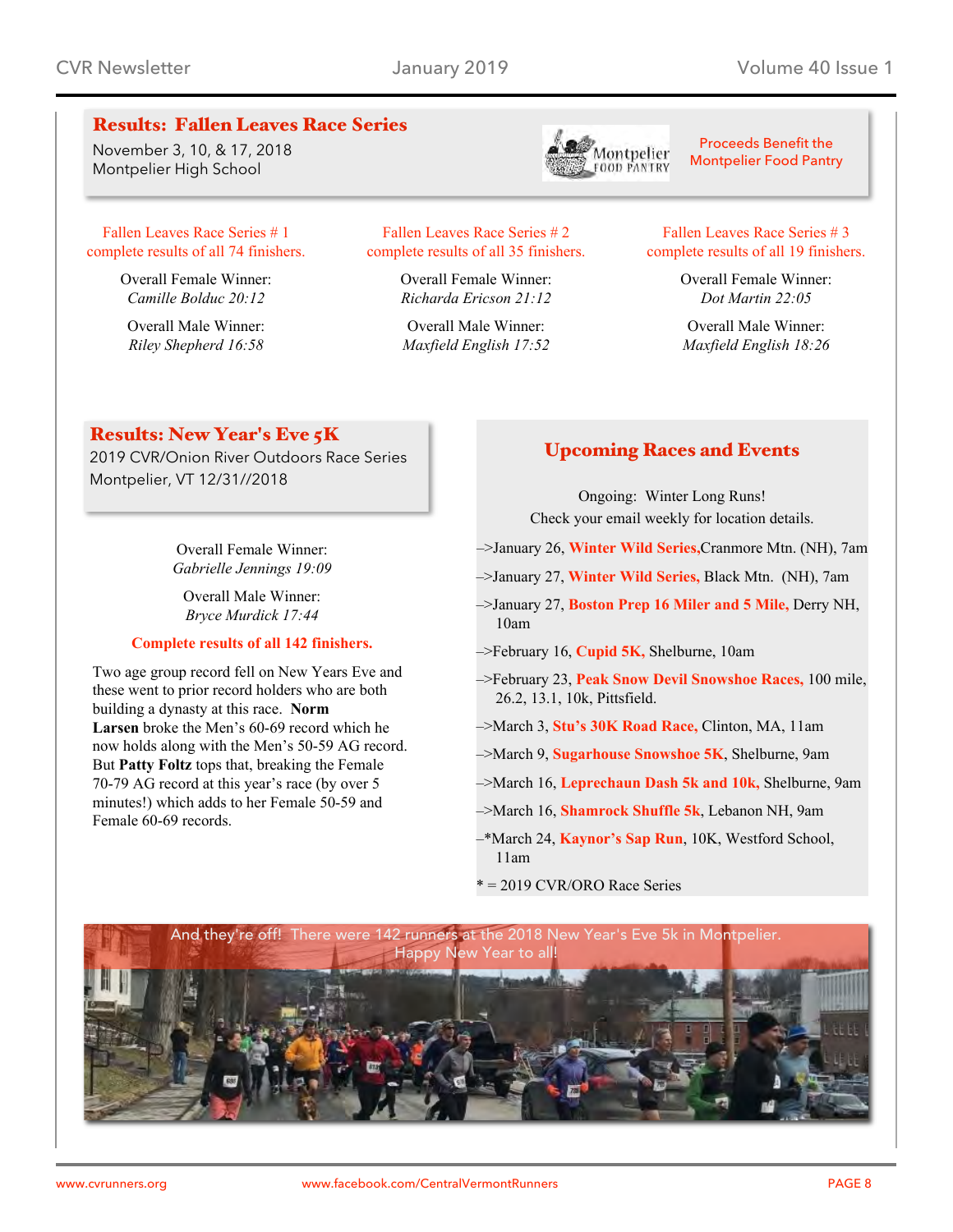In running, it doesn't matter whether you come in first, in the middle of the pack, or last. You can say 'I have finished.' There is a lot of satisfaction in that.

*Author Unknown*

## CVR / Onion River Outdoors Race Series

## **Click Here for 2018 Final [Results!](http://cvrunners.org/wp-content/uploads/2018/11/STANDINGS_111718.pdf)**

## *Congratulations to the 2018 Winners!*

The Central Vermont Runners race series is a group of races in which CVR club members are awarded points based on their finishing time compared to the best time run by a CVR member in their age group. Standings are published throughout the year, and awards are presented to the age group winners at the annual CVR banquet.

Races included in the series for 2019:

**New [Year's](http://cvrunners.org/?page_id=566/) Eve 5K 2018 [Kaynor's](http://www.gmaa.net/schedule.php?raceid=SAP2019) Sap Run Paul [Mailman](http://cvrunners.org/?page_id=328/) 10 Miler Adamant Half [Marathon](http://cvrunners.org/?page_id=71/) Barre Town [Spring](http://cvrunners.org/?page_id=156/) Run Capital City [Stampede](http://cvrunners.org/?page_id=272/) [Montpelier](http://cvrunners.org/?page_id=1506/) Mile Bear [Swamp](http://cvrunners.org/?page_id=341/) Run [Berlin](http://cvrunners.org/?page_id=362/) Pond 5 Mile [Northfield](http://cvrunners.org/?page_id=1397/) Savings Bank 5K** Genny Tenny 10 Miler (link not available) **[Sodom](http://cvrunners.org/?page_id=394/) Pond Leaf Peepers Half [Marathon](http://www.leafpeepershalfmarathon.org/) and 5K**

### The rules:

• CVR members as of June 1 are eligible. If you become a member after June 1, you can be awarded points for the series races that come after the date you join, but you will not receive points for races you ran before you were a member.

• Age Groups: 0-19, 20-29, 30-39, 40-49, 50-59, 60-69, 70-79, 80+ Male and Female.

• If there are ties for the winner of an age group, there will be multiple awards in that age group.

• Your age for the series is determined by your age when you run your first race in that year's series.

• You are required to volunteer for at least one CVR race during the year to be eligible for the series.

• Points are awarded based on your time compared to the best time run by a CVR member in your age group. For example, if the best CVR time in your age group is 27:00 minutes, and you run 30:00 minutes (90%), then your series points for that race would be 90. If you are the fastest CVR member in your age group, you earn 100 points.

- Your best six races count toward your points total.
- If a series race has to be canceled for any reason, no other race will replace it in the series.

• Changes to the series rules and the lineup of races for the coming year will be determined at the November CVR meeting. *See the November Meeting Minutes on Page 10.*

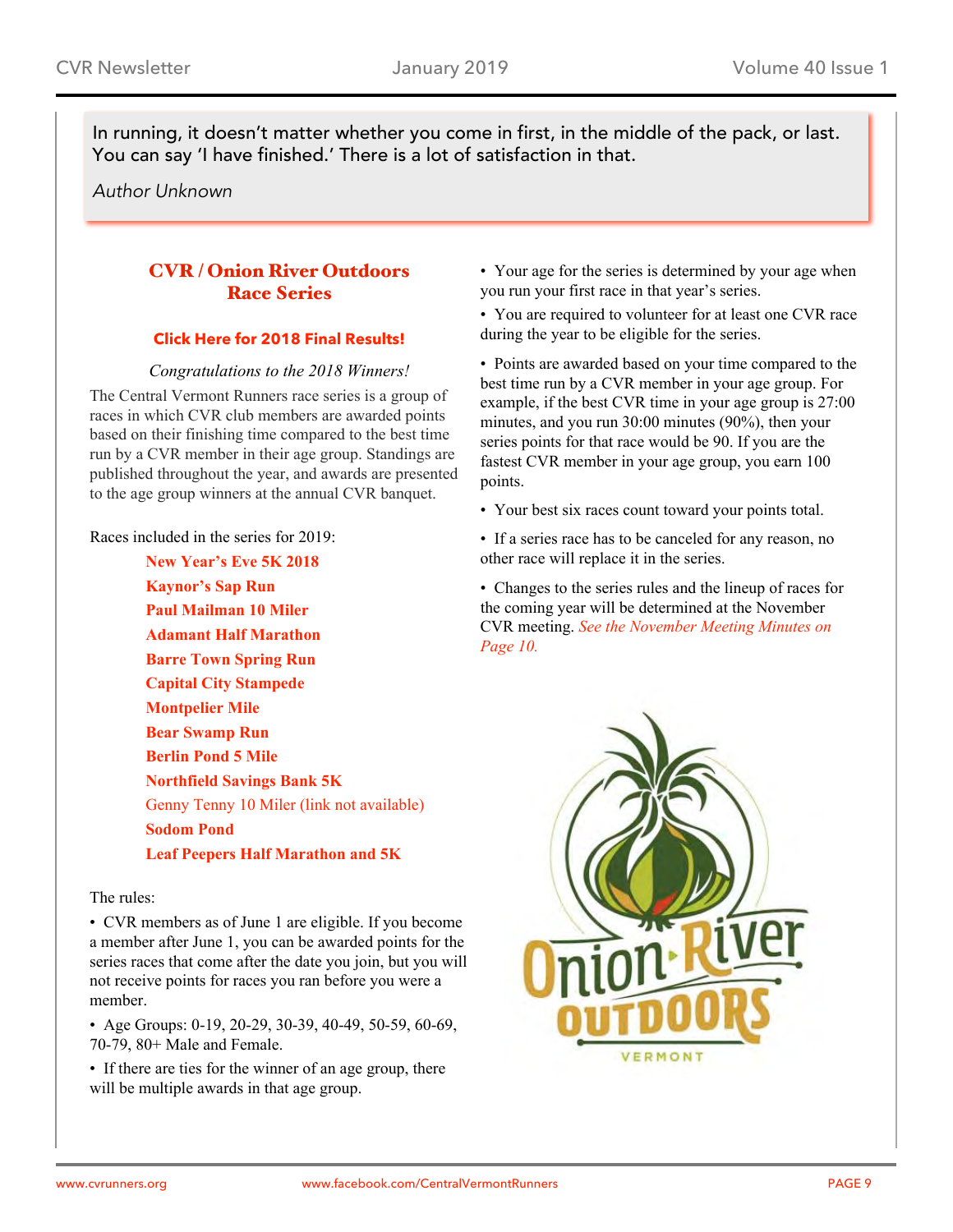## Minutes of  $\frac{1}{06}{2018}$ CVRunners November Meeting

Location: Home of Richarda Ericson Minutes: Sandy Colvin

**Meeting Minutes** for CVR Meeting Monday Nov 6, 2018 6:30 pm. Richarda Ericson's home

Minutes from May and August meetings as printed in November Newsletter were approved.

*Treasurer's Report:* John V handed out a detailed balance sheet of expenses and revenue. He discussed the club has not yet finalized the Leaf Peepers race and some money still may need to be paid out, but around \$8,596 and our \$6,100 CD, the account is fine, we have money and have a CD.

*Membership Report:* Graham has taken over as membership coordinator. He reported we have 286 members currently. He advised that many of them (about 50%) are up for renewal in March of 2019. Graham also shared ideas on managing the membership list in some sort of web based shared directory, so others have access to it. Today and in the past, it has been owned by the individual in charge of membership. This makes transition to a new person challenging and doesn't give access to the list to other members of the club. Graham offered to brainstorm ideas with the club when we are ready.

*Equipment:* Manny shared with the members the shed is full. Any race directors using the shed may find it a bit full and unorganized now, but he is working on it and hopes to have it organized soon. He has created an equipment list and is working on finding a way to store the list online, so others can access, update and edit the list accordingly. It will provide all of us with a way of knowing where everything is at any given time, and the ability to sign things out, so to speak. He is working on finding the right software, app etc. It was suggested that maybe this is something he can work on with all the race directors, maybe at a race director spring meeting.

Annual Dinner: Budget, location, Thursday, January 24<sup>th</sup>. Everyone discussed the annual dinner and reflected on past locations and challenges with either the venue not being big enough, or the food. Andy suggested, and all agreed, that we should hold the meeting at the Steak House again as it seems to be the best for the location, privacy, space. We suggested maybe asking the Steak House to provide a better menu of food, which could be something the coordinator can work on. This year John Martin is unable to coordinate, and Jeff Prescott has been nominated to coordinate the dinner.

*Spirit of the Club Committee for 2019 and David Ellerson Volunteer of the Year Award*: Every year we give out these awards at the dinner in January. We need a committee to discuss who should receive the awards. Greg Wight, John Valentine and Sandy Colvin all volunteered to be on the nominating committee. We discussed spending up to \$100 on

the Spirit of the Club gift, which the nominating committee will purchase, and for the David Ellerson Volunteer of the Year award, a certificate will be presented.

*Looking for Barre Town Spring Run RD*: Andy shared with the group, Andrea McLaughlin is no longer acting as race director. She will be available to help and other CVR members will volunteer on race day but need a race director. If we want to continue doing this race, we need a new race director. No one in attendance of the meeting volunteered. If you are interested, contact Andy Shuford for more details.

*Race Updates* –Race Director

Northfield: Rowly – Not in attendance, no report.

Groton Forest: Mark shared with the group the great success of the race. The coordinated effort with volunteers, the state, the boulder beach crew, everyone involved helped to make it a success. They filled the race with 100 runners and are excited to do it again next year.

Sodom Pond: Tim reported it was a success despite our hosts not being in town!

Leaf Peepers: John V and Greg reported the race went well. Attendance was down from previous year, but the race went well it was a successful event.

Autumn Onion: Donna discussed the event and how it went. Others commented on how fun it was. Discussion about the future of the race, ideas for next year all feedback for ORO.

Fallen Leaves: Tim had a great turnout at the first race of the series. Some challenges with the school and access to bathrooms inside, but despite this, the series will continue, and runners will need to use the port-a-pottie trackside.

New Year's Eve: Manny is planning the event and reported on his progress so far. He had done a lot and is working with Montpelier Alive, all set for now.

*Clothing:* Richarda gave update on inventory. We are low on the tech shirts but have a lot of the cotton shirts. What does the club want to do? Do we want to have an inventory? What should the shirts look like? Everyone shared ideas on where to go with CVR clothing. Richarda offered to continue to research singlet/shirt ideas and maybe if she is able and ready she can propose some ideas at the annual meeting. Also discussed, were ideas with making the purchase of a shirt more centralized and easier for club members. The group discussed ORO and partnership ideas on shirts.

*Leaf Peepers Rejuvenation:* Greg shared with the group, they have had two individuals interested in the Race Director position. In addition, the club continues to work with Duxbury on bringing back the old race course. More information to follow once a race director is hired.

11/6/2018 Meeting Minutes Continued on Page 11.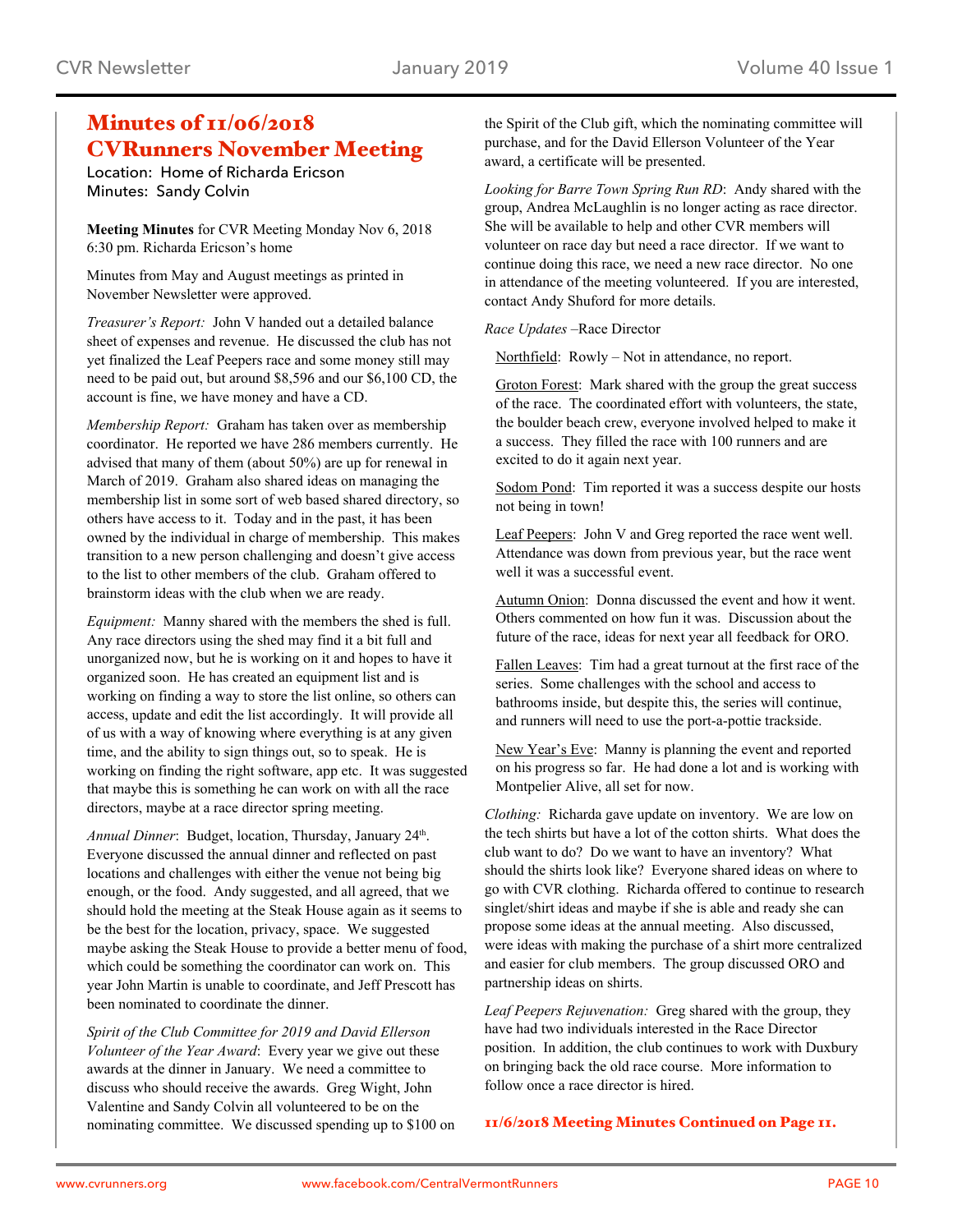| Event                                      | <b>2019 Race Director</b>                       | Race<br><b>Series</b> | Proposed 2019<br>Date                |
|--------------------------------------------|-------------------------------------------------|-----------------------|--------------------------------------|
| <b>Mutt Strutt</b>                         | Cindy Gardner-Morse and<br>Manny                |                       | Sunday, April 21                     |
| Paul Mailman 10 Miler                      | Andy Shuford & Andrea<br>McLaughlin             | X                     | Saturday, April 27                   |
| <b>Adamant Half Marathon</b><br><b>NEW</b> | Eric Ryea, Donna Smyers<br>& Chris Andresen     | X                     | Saturday, May 11                     |
| <b>Barre Town Spring Run</b>               | <b>RD NEEDED</b>                                | x                     | Saturday, May 18                     |
| Kids Track Meet                            | Dot Helling & Sandy<br>Colvin                   |                       | Friday, June 7                       |
| <b>Capital City Stampede</b>               | Shannon Salembier &<br><b>Colin Clifford</b>    | x                     | Saturday, June 8                     |
| Bear Swamp Run                             | <b>Tim Noonan</b>                               | X                     | Saturday, July 13                    |
| Barre Heritage Trl Race                    | <b>Jackie Jancaitis</b>                         |                       | Saturday, July 27<br><b>NEW DATE</b> |
| <b>Berlin Pond</b>                         | <b>Jeff Prescott &amp; Sue</b><br><b>Emmons</b> | X                     | Thurs, August 15                     |
| NSB 5k & Mile                              | <b>Rowly Brucken</b>                            | x                     | Saturday, August<br>31               |
| <b>Groton Forest Trl Run</b>               | Mark Howard et al.                              |                       | Saturday,<br>September 7             |
| <b>Sodom Pond</b>                          | <b>Tim Noonan</b>                               | x                     | Wed, Sept 18                         |
| Leaf Peepers Half & 5k                     | <b>RD NEEDED</b>                                | x                     | Sunday, Oct 6                        |
| Fallen Leaves #1                           | <b>Tim Noonan</b>                               |                       | Saturday, Nov 2                      |
| Fallen Leaves #2                           | <b>Tim Noonan</b>                               |                       | Saturday, Nov 9                      |
| Fallen Leaves #3                           | <b>Tim Noonan</b>                               |                       | Saturday, Nov 16                     |
| New Year's Eve                             | <b>Manny Sainz</b>                              | $\mathbf{x}$          | Tuesday, Dec 31.<br>2019             |

| GMAA Kaynor's Sap Run Mar 24? |          |
|-------------------------------|----------|
| New Bedford Half              | Mar 17   |
| <b>Boston</b>                 | Apr 15   |
| Rollin Irish                  | Apr 20?  |
| VCM                           | May 26   |
| Mt Washington                 | Jun 15   |
| Montpelier Mile               | July 3   |
| Stowe 8-Miler & 5K            | Jul 7    |
| Race to Top of VT             | Aug 25   |
| Genny Tenny                   | Sept 22? |
| <b>GM</b> Marathon            | Oct 13?  |

Other Race Dates:

#### *2019 Proposed CVR/ORO Race Series changes*

• Bob Murphy report-propose races above with following edits. No longer have the Stowe 8 miler or the Autumn Onion in the series. Instead replace those with the Genny Tenny and the Adamant Half Marathon. Members approved this change to the races in the race series.

• Modify wording about cancellations – Bob also suggested the following change to the wording. "If a series race has to be canceled for any reason, no other race will replace it in the series. Exceptions to this rule for 2018 because of uncertainties about two of the races scheduled to be part of the 2018 series: If the Montpelier Mile is canceled, the Clarence Demar 5K on July 4 will replace it. If Autumn Onion is canceled, The Hills Are Alive 5K in late October will replace it."Members approved this change as well.

• ORO as sponsor for race series will continue.

#### *Announcements &Other*

• 2019 Annual Meeting: Sunday March 17th. Location TBD.

• Other Proposed 2019 Meeting dates: Mon May 13, Mon Aug 19, Mon Nov 4. Andy asked, Are Mondays still good? Yes!

• RD Training meeting in the spring? Andy would like to coordinate a meeting in the spring to bring race directors together to share ideas, learn the timing system and any other ideas for discussion/training. Look for announcement or invitation in the spring.

• Winter Long Runs – start December 1. Jeff will continue to coordinate via e-mails, long runs this winter. The first will be December 1<sup>st</sup> and will likely be hosted by Jeff. After this date the host each week will change.

• Other business – Newsletter editor Maryke asked if o.k. that we still are mailing a few newsletters. She is working to reach out to each person individually and ask if they want to receive it electronically or mail and that is helping lower the number receiving by mail. In the meantime, the members in attendance at the meeting agreed the club is o.k. with a small expense in mailing a few newsletters out. Also discussed was making sure at least one newsletter is printed and stored for record keeping.

•Meeting adjourned shortly after 8:00 pm.